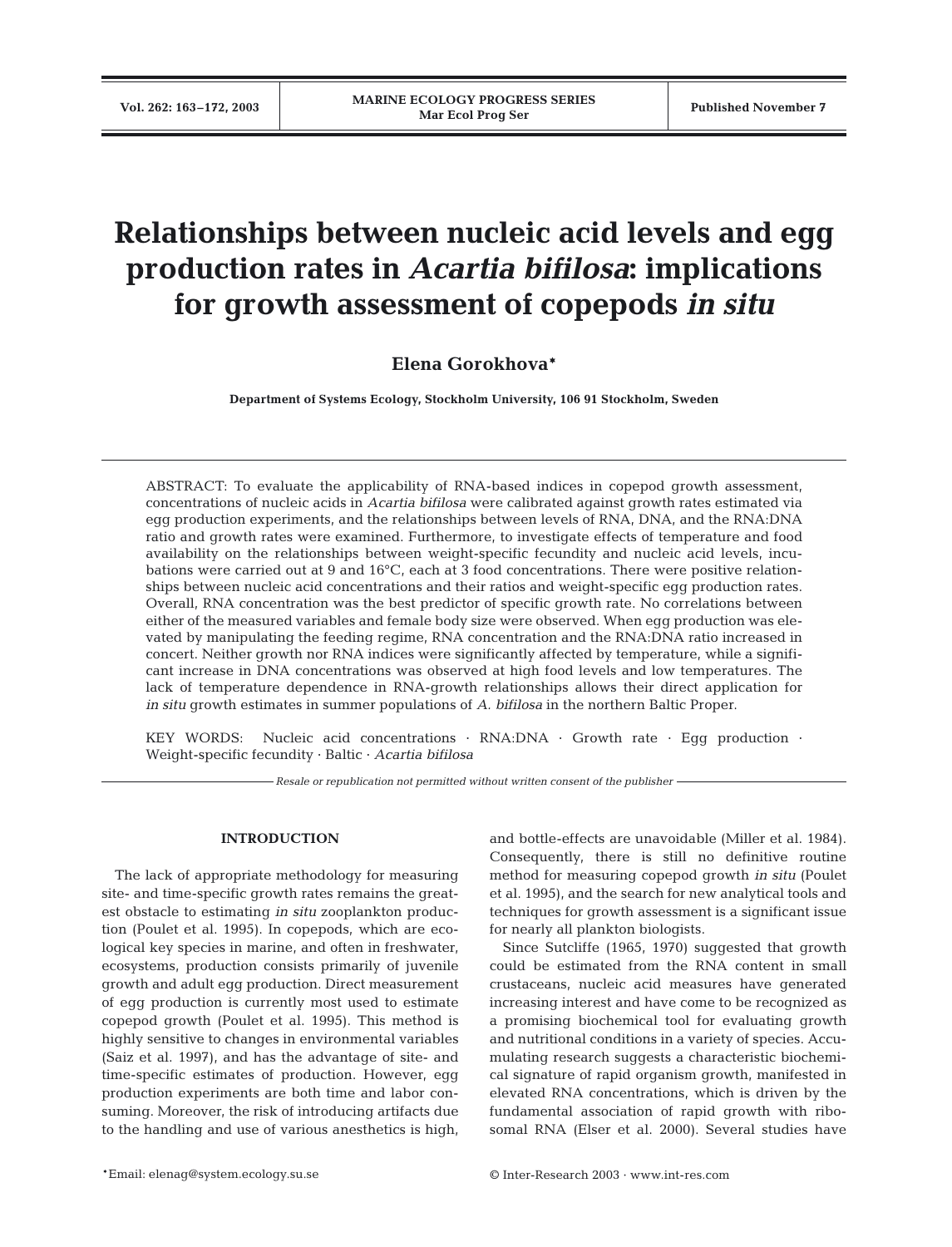tested the applicability of nucleic acid analysis for growth rate assessment using RNA concentrations (Dagg & Littlepage 1972, Ota & Landry 1984, Båmstedt & Skjodal 1980) or RNA:DNA values (Wagner et al. 1998, 2001) of mono- or multispecies zooplankton samples. Although most of the early studies focused on using RNA:DNA ratios as an index of nutritional condition (Wagner et al. 1998), a calibration of zooplankton growth rates against nucleic acid content has also been attempted, and linear relationships have been found between growth rate and RNA content (and/or RNA:DNA ratio) for various species of marine copepods (Nakata et al. 1994, Saiz et al. 1998, Wagner et al. 2001) and freshwater cladocerans (Vrede et al. 2002). In some cases, however, the relationship between RNA content and growth rate has been found to lack sufficient predictability (Dagg & Littlepage 1972, Ota & Landry 1984). Of great interest, therefore, are the 'rules' used to estimate growth from nucleic acid measurements, and these need to be defined. For example, it has been shown that temperature influences the relationship between RNA and growth in copepods (Saiz et al. 1998, Wagner et al. 2001) and lobsters (Juinio et al. 1992), while a correlation was found between body size and the RNA:protein ratio in squid (Moltschaniwskyj & Jackson 2000), and between developmental stage and RNA-based indices in copepods (Wagner et al. 1998, 2001) and daphniids (Gorokhova & Kyle 2002). Thus, RNA-growth relationships need to be thoroughly evaluated and calibrated with independent estimates of growth rates, also in relation to biotic and ambient environmental conditions. In the case of copepods, growth rates determined via egg production experiments may serve as such independent measures.

In the northern Baltic Proper, the copepods *Acartia bifilosa* Giesbrecht and *A. longiremis* Lilljeborg constitute 22 to 44% of the total zooplankton biomass (Hansson et al. 1990, Viitasalo 1992). Of these 2 species, *A. bifilosa* dominates, especially in the upper mixed layer, and constitutes ca. 80% of the *Acartia* biomass in the coastal areas of the Stockholm Archipelago (Adrian et al. 1999). It is also one of the main prey species for fish (Hansson et al. 1990); therefore, *A. bifilosa* is considered to be a key species for zooplankton production in this region, and availability of rapid-yetsensitive methods to measure its growth would allow us to address many interesting ecological questions.

The primary objective of this study was to evaluate the applicability of RNA-based indices to assess copepod growth by examining: (1) relationships between reproductive growth rates and RNA-DNA concentrations and RNA:DNA ratios in *Acartia bifilosa*, and (2) the effects of temperature and food availability on these relationships.

### **MATERIALS AND METHODS**

**Collection sites and methods.** Egg production rates of *Acartia bifilosa* were estimated from shipboard incubations carried out in August 1998 during the second BASYS (Baltic Sea System Study) cruise in the eastern Gotland basin of the northern Baltic Proper (Fig. 1). Data on environmental conditions were obtained from simultaneous measurements during the cruise, according to standard protocol of the Baltic Monitoring Programme (HELCOM 1988). Copepods were obtained either from slow vertical or drift tows made with a 90 µm WP-2 plankton net, or with a 50 l water bottle within the upper 10 to 15 m. The zooplankton were transferred into a plastic insulated container with ambient seawater and sorted within an hour. Copepods were gently removed from this container using a sieve, washed into a petri dish, and sorted under a dissecting microscope with a wide-mouthed pipette.

**Egg production under ambient conditions.** Groups of 3 to 5 adult females of *Acartia bifilosa*, which is a free-spawning species, were incubated in either 1 or 0.3 l bottles for 24 to 28 h at the ambient water temperature (15.6 to 17.8°C). Surface water was filtered through a 60 µm net and used as an experimental medium. The 1 l bottles were placed in a plankton wheel, turning at a speed of 0.5 rpm, and the 0.3 l bot-



Fig. 1. Study area: samples were taken during a scientific cruise with RV 'Baltica' in August 1998 in the northern Baltic Proper. Most of the experimental animals were collected at Stns T1 (57°36'N 19°21'E, bottom depth 36 m) and BY15 (57°16'N 20°05'E, 114 m)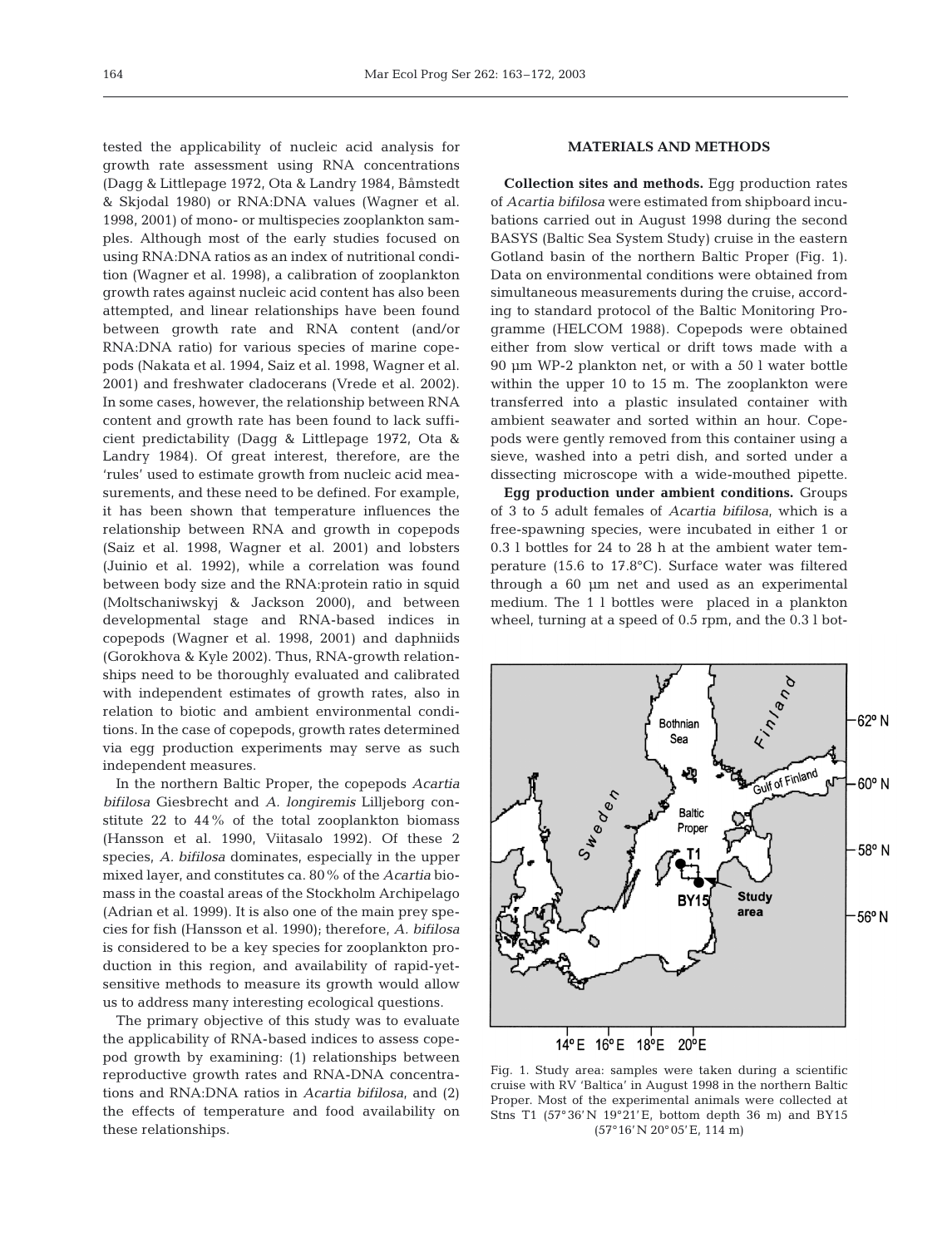tles were incubated in a covered 50 l plastic container, through which surface seawater was pumped continuously. The ship's motion was assumed to be sufficient for keeping phytoplankton in suspension. Although none of the experimental incubation bottles had a screen to prevent females from ingesting their eggs, the low density of females was assumed to minimize the possibility of egg cannibalism (Laabir et al. 1995), and no empty or damaged eggs were observed. At the end of incubation, the contents of each incubation bottle were poured through a 35 µm submerged sieve, and eggs and nauplii were counted under a dissecting microscope. Females were removed, rinsed with 0.2 µm filtered surface seawater, and their prosome length (PL, mm) was measured under a microscope equipped with a micrometer eyepiece. They were then transferred into 1.5 ml Eppendorf tubes (1 per experimental replicate, i.e. a group of 3 to 5 ind. per tube) and stored at –80°C until nucleic acid analysis.

**Effects of temperature and food on egg production and nucleic acid levels.** To study effects of temperature (T) and food availability (F) on growth rates and nucleic acid concentrations, a  $2 \times 3$  factorial experimental design was used  $(T \times F$  experiment hereafter). In this experiment, 3 females of *Acartia bifilosa* were placed in each of 18 bottles (0.3 l). The bottles were incubated at 9 or 16°C (9 bottles at each temperature) and 3 alternative feeding regimes (high, medium, and low; 3 replicates for each feeding regime and temperature). To create a gradient in food availability, prescreened (60 µm) ambient water (referred as 'medium food level'; chl  $a \sim 2.4$  mg m<sup>-3</sup>, particulate organic carbon [POC]  $\sim$  640 mg C m<sup>-3</sup>) was either 5-fold diluted ('low food level'; chl  $a \sim 0.5$  mg m<sup>-3</sup>,) or 5-fold concentrated ('high food level'; chl  $a \sim 12.0$  mg m<sup>-3</sup>) by tension-flow filtration. All experimental animals were adapted to temperature and feeding conditions by incubating them in the respective temperature and food combination for ~32 to 42 h prior to the experiment. A few males were added to containers with females during the adaptation period to ensure insemination. Egg production measurements and preservation of the experimental animals were conducted in the same way as in experiments under ambient conditions.

**Growth estimates.** Egg production rates (EPR, eggs female<sup>-1</sup>  $d^{-1}$ ) were calculated as:

$$
EPR = \frac{E + N}{F} \times \frac{1}{t}
$$
 (1)

where *E* is the number of eggs at the end of incubation, *N* is the number of hatched nauplii, *F* is the number of incubated females, and *t* is the duration of the experiment (d). Weight-specific egg production rates (SEPR,  $d^{-1}$ ) of females were calculated as:

$$
SEPR = EPR \times \frac{W_e}{W_f}
$$
 (2)

where  $W_f$  and  $W_e$  are female and egg weights as carbon. Egg weight for *Acartia bifilosa* was estimated to be 0.04  $\mu$ g C egg<sup>-1</sup>, based on the measured average egg diameter of 83 µm, and assuming a density of 0.14 ng C µm–3 (Kiørboe & Sabatini 1994).

The carbon content of a female was estimated from the length-carbon regression:

$$
W = e^{3.793 \text{ PL} - 2.285} \tag{3}
$$

where  $W$  is body carbon content ( $\mu$ g) and PL is prosome length (mm). This regression was obtained for *Acartia bifilosa* within the same size range, and sampled in late summer at coastal stations in Storfjärden (Gulf of Finland; Viitasalo et al. 1995).

**Nucleic acid analysis.** Nucleic acids were quantified according Wagner et al. (1998), with some modifications; measured RNA and DNA concentrations were expressed as  $\mu$ g mg  $C^{-1}$  using copepod individual carbon weights (Eq. 3).

*Reagents:* RNA (Type III: from Bakers Yeast, Sigma, cat. # R-7125); DNA (calf thymus, Sigma, cat. # D-1501); RNase, DNase-free (Boehringer Mannheim, cat. # 1579681), 50 Kunitz U ml–1 in TE buffer; N-lauroysarcosine (sarcosyl, Sigma, cat. # L-5125); ethidium bromide, EtBr, nuclease-free (Fisher Scientific); sterile water was used in all solutions.

*Buffers:* TE buffer; extraction buffer: 1% w/v sarcosyl in TE buffer; standard buffer: 0.25% sarcosyl in TE buffer.

*Standards:* RNA and DNA standard sets were prepared from frozen (–80°C), aliquoted stock. Working solutions were diluted in Standard buffer in concentrations ranging from 0.2 to 8.0  $\mu$ g ml<sup>-1</sup> for RNA and from 0.2 to 6.0  $\mu$ g ml<sup>-1</sup> for DNA. The standard sets were aliquoted and stored at –80°C until analysis.

*Controls:* Negative controls containing all chemicals but no copepods were included in every set of samples and processed in the same way. Positive controls were prepared as follows: ca. 0.5 mg of fresh organisms (all stages, a mixture of species retained on 500 µm net) were crushed in 1 ml of water and centrifuged; supernatant was aliquoted, stored at –80°C, and a 10 µl aliquot was used as a positive control sample with each set of experimental samples.

*Extraction procedure:* Extraction buffer (200 µl) was added directly to the tubes containing frozen copepods and samples were shaken at room temperature for 2 h. After extraction, TE buffer was added (600 µl), samples were shaken again for 15 min and centrifuged for 1 min at 7500 rpm.

*Fluorometric determinations:* Fluorescence measurements were conducted using a Fluoroscan II fluorometer (Labsystems, microplate reader, filters: 544 nm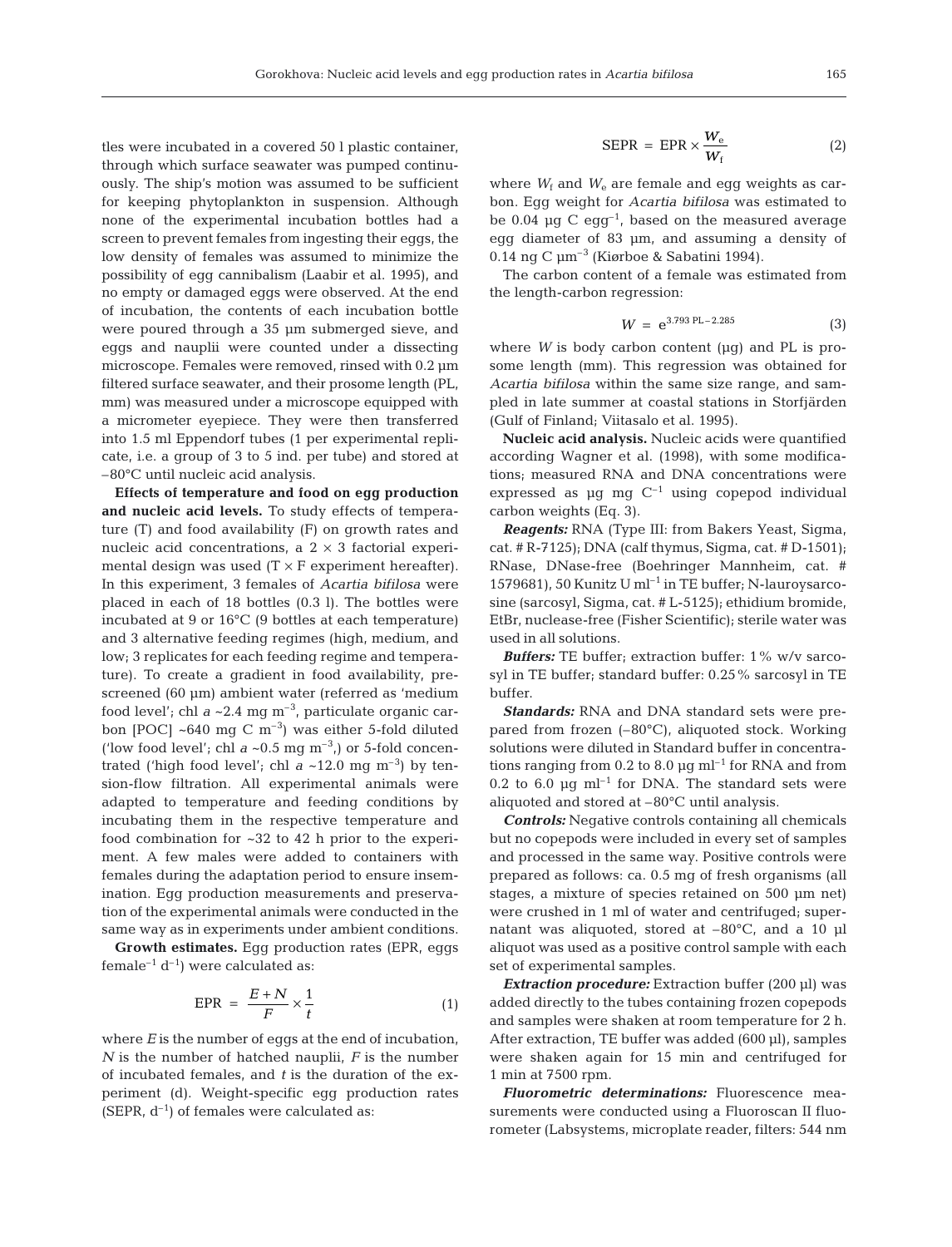for excitation and 590 nm for emission) and black solid flat-bottom COMBO microplates (Labsystems, cat. # 9502067). Each plate included: (1) extracted samples and controls, 6 replicates, 80  $\mu$ l well<sup>-1</sup>; (2) RNA and DNA standards, 2 to 4 replicates, 80  $\mu$ l well<sup>-1</sup>. Half of the replicates of each sample/control were designated for RNA determination (hereafter RNA samples/ controls) and half for DNA determination (hereafter DNA samples/controls). DNA samples, DNA controls, and DNA standards received  $5 \text{ pl}$  well<sup>-1</sup> of RNase followed by 25 min incubation at 37°C. At the end of the incubation, 80  $\mu$ l well<sup>-1</sup> of EtBr were added to all wells and the plate was incubated for another 5 min at room temperature in darkness. The plate was then scanned with 0.5 s well-measurement time, 10 measurements per well. Total DNA was calculated based on the DNA-EtBr standard curve. Total RNA was estimated by calculating the difference between RNA and DNA sample fluorescence. From this difference, RNA concentrations in the samples were calculated based on the RNA-EtBr standard curve. Recoveries were determined by spiking 6 samples (3 for RNA and 3 for DNA) of positive controls. RNA and DNA standard stocks were added to this homogenate at concentrations of half the expected values for the homogenate. The final yields of RNA and DNA recovery were  $94.1 \pm 4.3$  and  $93.3 \pm 5.8$ %, respectively. Accordingly, the concentrations in the samples were corrected for percent recovery of internal standards.

**Statistics.** Statistical tests were conducted with GraphPad Prism 3.03 (GraphPad Software). Unless specified otherwise, data are presented as means ± SD. When comparing 2 groups, an unpaired *t*-test was applied followed by an *F*-test to compare variances. The effects of temperature and food levels were examined by 2-way ANOVA. Data were tested for homogeneity of variances using Bartlett's test. Linear regressions were fitted by the least-squares method; ANCOVA was used to compare slopes and intercepts of regression lines. To determine whether the data differ significantly from a straight line, a *runs* test was applied. In all cases significance was accepted when  $p < 0.05$ .

#### **RESULTS**

# **Environmental and feeding conditions**

Due to strong winds and low temperatures in the summer of 1998, the mixing layer was very uniform, with temperatures between 14 and 17°C. The thermocline was situated around 15 to 17 m depth. Concentrations of chl *a*, particulate organic carbon (POC) and particulate organic nitrogen (PON) were fairly homogenous in the mixed layer. The chl *a* concentration was on average 2.4 mg  $\mathrm{m}^{-3}$ , mean standing stocks of POC and PON were  $640 \text{ mg C m}^{-3}$  and  $80 \text{ mg N m}^{-3}$ , respectively. Particulate phosphorus in the mixed layer ranged from 6 to 11 mg  $P m<sup>-3</sup>$  (Olesen et al. 1999). The phytoplankton community was dominated by cyanobacteria and nanoflagellates <15 µm. Filamentous cyanobacteria (>90 µm; *Aphanizomenon* sp. and *Nodularia spumigena*) and picocyanobacteria (3 to 10 µm; mostly compact and loose colonies of *Cyanodiction imperfectum*, *C. planctonicum*, and *Cyanonephron styloides*) exceeded 70% of the phytoplankton biomass in the top 10 m of the water column, often with picocyanobacteria as the single most important group. The total phytoplankton biomass averaged 67.5 mg C m<sup>-3</sup> or 7.45 g C m<sup>-2</sup> over the entire water column (S. Hajdu & H. Höglander, Stockholm University, pers. comm.).

#### **Variability of EPR and SEPR**

In the experiments with incubation in ambient water, EPR and SEPR averaged 8.3 and 0.28 eggs  $f$ emale<sup>-1</sup>  $d^{-1}$ , respectively (Fig. 2A,B). Corresponding values in the experiment with variable temperature and food availability were 5.0 and 0.18 eggs female<sup>-1</sup>  $d^{-1}$ (Fig. 2A,B). There were no significant differences in either EPR or SEPR between the incubations in ambient water and the  $T \times F$  experiment (unpaired *t*-test,  $p > 0.05$  in all cases). In neither experiment were statistically significant correlations detected between EPR or SEPR and the prosome length of the females (p > 0.05 in all cases; Fig. 2A,B; size range  $0.65 \pm$  $0.02$  mm,  $n = 33$ ).

# **Variability of RNA-DNA concentrations and RNA:DNA ratios**

In the incubations in ambient water, RNA and DNA concentrations averaged 79.5 and 25.6  $\mu$ g mg C<sup>-1</sup> (Fig. 2C,D), respectively. In the  $T \times F$  experiment, RNA and DNA concentrations averaged 73.9 and 24.0 µg mg  $C^{-1}$ , respectively (Fig. 2C<sub>,</sub>D). Corresponding RNA:DNA ratios varied from from 2.2 to 4.7 in ambient water and from 1.9 to 5.0 in the  $T \times F$  experiment, with mean values of 3.0 and 3.1, respectively (Fig. 2E). Although in all the experiments variability in DNA concentration was much lower than that of RNA and of RNA:DNA (Fig. 2C-E), the amount of DNA per individual varied to as high as 1.3-fold (0.027 to 0.035 µg). Neither nucleic acid concentrations nor their ratios differed significantly between the experiments with ambient water and the  $T \times F$  experiments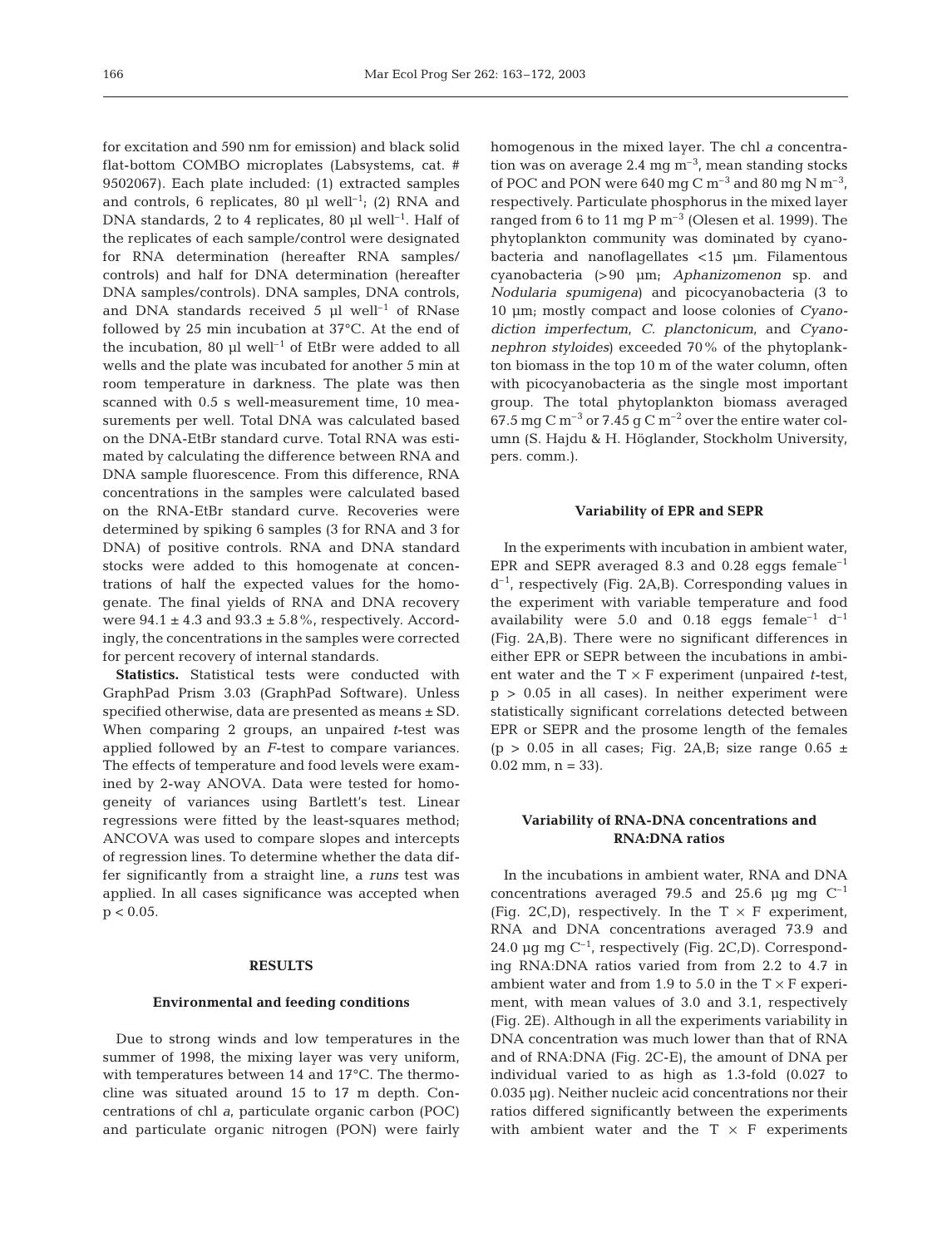

Fig. 2. *Acartia bifilosa*. (A) Egg production rates (EPR, eggs female<sup>-1</sup> d<sup>-1</sup>), (B) weight-specific egg production (SEPR,  $d^{-1}$ ), (C) RNA and (D) DNA concentrations ( $\mu$ g mg C<sup>-1</sup>), and (E) RNA:DNA ratio in relation to female prosome length (PL, mm; mean ± SD). Open and closed symbols represent data from the  $T \times F$  experiment and from incubations in ambient water, respectively. For each variable, the average value and coefficient of variation for the pooled data set are shown in the upper left corner of the graph

(unpaired  $t$ -test,  $p > 0.05$  in all cases). In neither of the experiments were statistically significant correlations detected between RNA-DNA concentrations or RNA:DNA ratios and prosome length  $(p > 0.05$  in all cases; Fig. 2C–E).

#### **Effects of temperature and food availability**

Variation in temperature and feeding conditions resulted in substantially different female growth

rates (Table 1, Fig. 3). A 2-way ANOVA, with feeding regime and temperature as factors, and SEPR, RNA and DNA concentrations and RNA:DNA ratios as response variables, revealed highly significant effects of food levels on weight-specific fecundity, RNA concentration and RNA:DNA ratios (Table 1, Fig. 3A,C). At all food levels, both growth rates, RNA concentrations and RNA:DNA ratios appeared to be somewhat higher at 16 than at 9°C (Fig. 3A,C), but the differences were never significant (Table 1). There was a significant temperature effect, but also a significant interaction between temperature and food level in relation to DNA values (Table 1), suggesting that their effects on DNA concentration are complex. Simple-effect ANOVAs were conducted as follow-up tests because of the significant interaction. The DNA levels of copepods at either temperature did not differ significantly between the food levels (1-way ANOVA,  $p > 0.2$  in both cases). However, while at low and medium food concentrations there were no significant differences between the temperatures (unpaired  $t$ -test,  $p > 0.6$  in both cases), at high food levels, DNA values were significantly higher at 9 than at 16°C (unpaired *t*-test,  $r^2 = 0.81$ ,  $p < 0.02$ ; Fig. 3B).

Table 1. *Acartia bifilosa*. 2-way ANOVAs, for weight-specific egg production (SEPR,  $d^{-1}$ ), RNA and DNA concentrations ( $\mu$ g mg C<sup>-1</sup>) and the RNA:DNA ratio in females from the T  $\times$  F experiment. Significant effects are indicated with asterisks  $({^*p} < 0.05, {^{**p}} < 0.01, {^{***p}} < 0.001)$ 

| Variable,            | df             | SS      | MS      | F          |  |  |  |  |  |
|----------------------|----------------|---------|---------|------------|--|--|--|--|--|
| sources of variation |                |         |         |            |  |  |  |  |  |
|                      |                |         |         |            |  |  |  |  |  |
| <b>SEPR</b>          |                |         |         |            |  |  |  |  |  |
| Interaction          | 2              | 0.00019 | 0.00010 | 0.05357    |  |  |  |  |  |
| Food                 | $\overline{2}$ | 0.1093  | 0.05488 | $30.25***$ |  |  |  |  |  |
| Temperature          | $\mathbf{1}$   | 0.00211 | 0.00211 | 1.170      |  |  |  |  |  |
| Error                | 12             | 0.02169 | 0.00181 |            |  |  |  |  |  |
|                      |                |         |         |            |  |  |  |  |  |
| <b>RNA</b>           |                |         |         |            |  |  |  |  |  |
| Interaction          | $\overline{2}$ | 194.3   | 97.16   | 2.905      |  |  |  |  |  |
| Food                 | $\overline{2}$ | 5464    | 2732    | 81.68***   |  |  |  |  |  |
| Temperature          | $\mathbf{1}$   | 1.531   | 1.531   | 0.04578    |  |  |  |  |  |
| Error                | 12             | 401.4   | 33.45   |            |  |  |  |  |  |
|                      |                |         |         |            |  |  |  |  |  |
| <b>DNA</b>           |                |         |         |            |  |  |  |  |  |
| Interaction          | 2              | 21.28   | 10.64   | $3.994*$   |  |  |  |  |  |
| Food                 | $\overline{2}$ | 1.440   | 0.7200  | 0.2703     |  |  |  |  |  |
| Temperature          | $\mathbf{1}$   | 20.48   | 20.48   | 7.688*     |  |  |  |  |  |
| Error                | 12             | 31.97   | 2.664   |            |  |  |  |  |  |
|                      |                |         |         |            |  |  |  |  |  |
| <b>RNA:DNA</b>       |                |         |         |            |  |  |  |  |  |
| Interaction          | 2              | 0.4416  | 0.2208  | 1.337      |  |  |  |  |  |
| Food                 | $\overline{2}$ | 9.044   | 4.522   | 27.37***   |  |  |  |  |  |
| Temperature          | $\mathbf{1}$   | 0.09480 | 0.09480 | 0.5739     |  |  |  |  |  |
| Error                | 12             | 1.982   | 0.1652  |            |  |  |  |  |  |
|                      |                |         |         |            |  |  |  |  |  |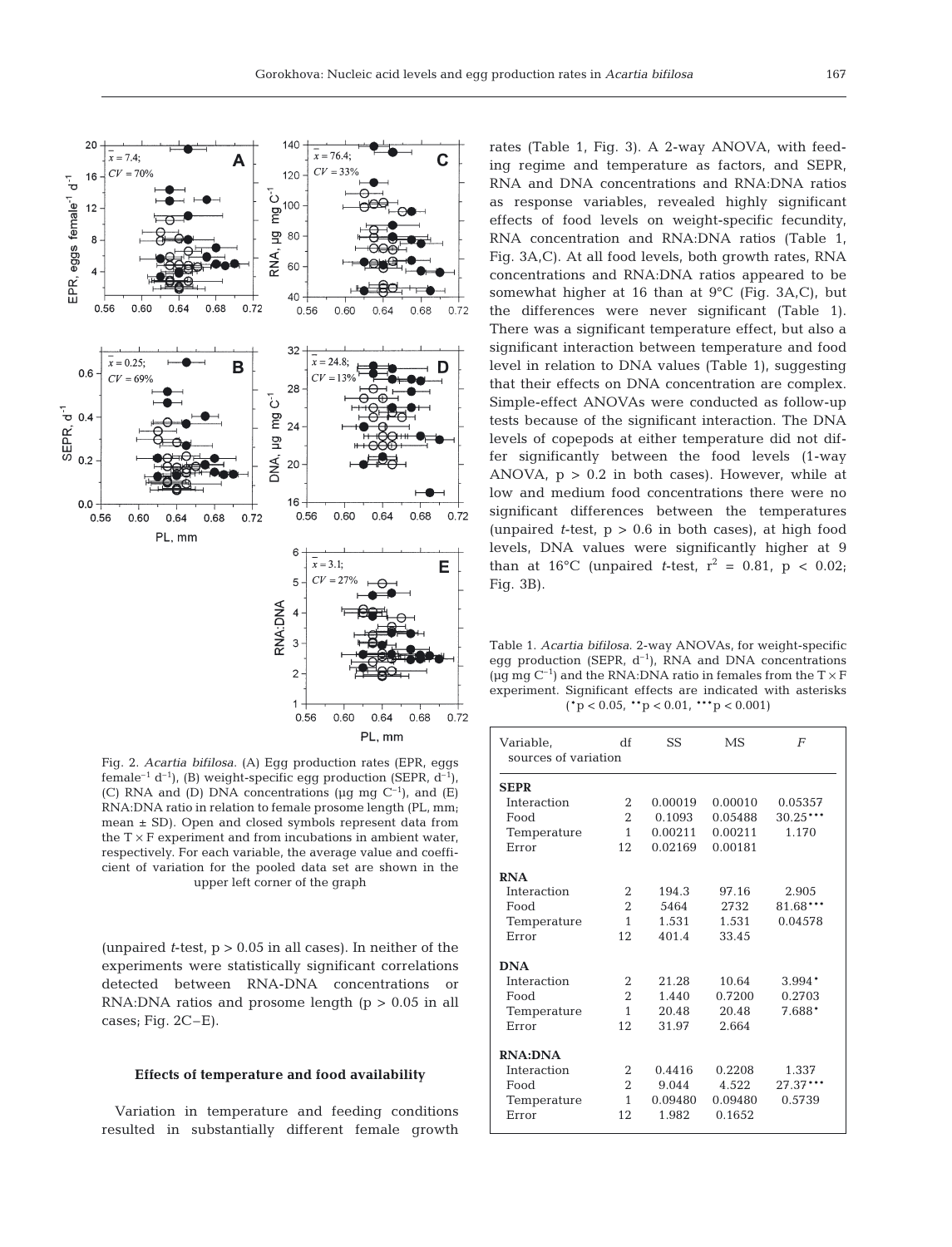

Fig. 3. *Acartia bifilosa*. T × F experiment: relationship between weight-specific egg production (SEPR,  $d^{-1}$ ) and (A) RNA and (B) DNA concentration ( $\mu$ g mg C<sup>-1</sup>), and (C) RNA:DNA ratios in females incubated at 2 different temperatures (9°C: closed symbols; 16°C: open symbols) and 3 food levels (low, medium and high)

# **RNA-DNA concentrations, RNA:DNA ratios and egg production rates**

There were significant positive relationships between female egg production rates and nucleic acid levels, as well as between egg production and RNA: DNA ratios for individuals incubated at both ambient conditions and in the  $T \times F$  experiment (Table 2, Fig. 4). Because neither the slopes nor intercepts differed significantly between the regression lines for any of the conditions tested, the data were pooled for fitting common regression lines for RNA, DNA and the RNA:DNA ratio. As a result, not only RNA and the RNA:DNA ratio, but also DNA concentrations became significantly correlated with weight-specific egg production (Table 2, Fig. 4). The regressions between SEPR and RNA and between SEPR and the RNA:DNA ratio explained 92 and 75%, respectively, while regression between SEPR and DNA explained only 42% of the total variance. Since DNA concentration was found to be affected by temperature at the high food levels (Table 1), data obtained at 16 $\rm ^{o}C$  in the T  $\times$  F experiment were combined with field measurements conducted at similar ambient temperatures, and corresponding regressions were calculated for SEPR-DNA and the SEPR-RNA:DNA ratio relationships (Table 2). By doing so, these relationships were strengthened: 80 and 77% of the total variance in SEPR was now explained by variations in DNA concentration and the RNA:DNA ratio, respectively. Still, the RNA concentration, which explained 88 to 95% of the total variance in SEPR (Table 2), and had narrower confidence limits of the regression line (Fig. 4A), was the best predictor of female production rates.

# **DISCUSSION**

Relationships between the RNA content and/or the RNA:DNA ratio and growth rate have been demonstrated for a variety of aquatic metazoans (see Elser et al. 2000 for a summary), including copepods at different ontogenetic stages, i.e. females of *Acartia grani* (Saiz et al. 1998) and, more recently, juvenile stages of *Calanus finmarchicus* (Wagner et al. 2001). In this study, I demonstrate a similar relationship in females of *A. bifilosa* under summer temperatures and feeding conditions. This allows RNA-based growth indices to be used in the prediction of egg production rates in copepods. In particular, the regressions derived here can be used to assess the *in situ* reproductive growth of *A. bifilosa* under environmental conditions comparable to those observed during this study. Furthermore, since *A. bifilosa* is a common species for temperate waters and estuaries, this study provides a data set illustrating trends that might apply to other copepods with similar ecological preferences.

Because of high wind-induced mixing and thermocline erosion, environmental conditions during the study period were rather unusual: the maximum surface temperature approached the long-term mean and was the lowest observed in 6 previous years in the eastern Gotland basin (HELCOM 2002). Nevertheless, the ranges in egg production and body size were similar to those found for this species in other studies conducted during summer seasons in the Baltic (Schmidt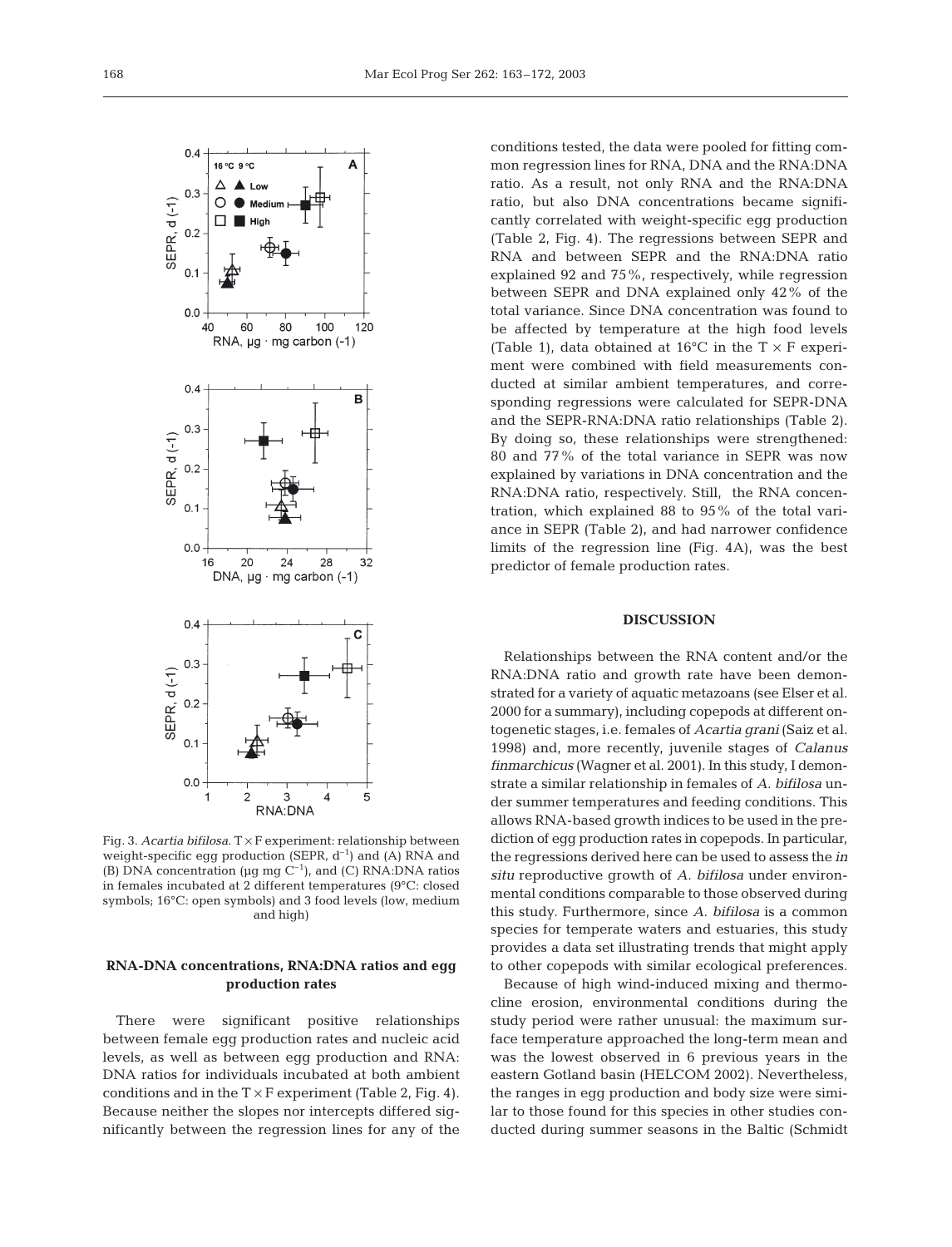Table 2. *Acartia bifilosa*. Statistics and parameter estimates of weight-specific egg production rate (SEPR,  $d^{-1}$ ) regressions on RNA-DNA concentrations (µg mg  $C^{-1}$ ) and RNA:DNA ratios for field-collected females ( $\varphi$ , field), for females used in  $T \times F$  experiment ( $\varphi \varphi$ ,  $T \times F$ ), for all the experiments ( $\varphi \varphi$ , all data), and for data obtained at 16 $\degree$ C in T  $\times$  F experiment combined with field measurements conducted at similar ambient temperatures ( $\varphi$ , ambient T°C). In no case was significant deviation from linearity in the slope found. ns:  $p > 0.05$ ,  $*p < 0.05$ ,  $* p < 0.01$ ,  $* * p < 0.001$ 

| Independent variables<br>and experimental groups<br>included in regression | Slope  | Intercept | $r^2$ | Significance of slope<br>$F_{\rm df}$ | p      |
|----------------------------------------------------------------------------|--------|-----------|-------|---------------------------------------|--------|
| <b>RNA</b>                                                                 |        |           |       |                                       |        |
| 99, field                                                                  | 0.0040 | $-0.082$  | 0.95  | $99.62_{1.2}$                         | * *    |
| $99, T \times F$                                                           | 0.0042 | $-0.134$  | 0.88  | $31.59$ <sub>14</sub>                 | $**$   |
| 99, all data                                                               | 0.0043 | $-0.125$  | 0.92  | $94.14_{1.8}$                         |        |
| <b>DNA</b>                                                                 |        |           |       |                                       |        |
| 99, field                                                                  | 0.034  | $-0.645$  | 0.75  | $6.007_{12}$                          | ns     |
| $99, T \times F$                                                           | 0.003  | $-0.110$  | 0.01  | $0.0116_{1.4}$                        | ns     |
| 99, all data                                                               | 0.027  | $-0.471$  | 0.42  | $5.832_{1.8}$                         |        |
| 99, ambient T°C                                                            | 0.038  | $-0.739$  | 0.80  | $20.61_{1.5}$                         | $\ast$ |
| <b>RNA:DNA</b>                                                             |        |           |       |                                       |        |
| 99, field                                                                  | 0.154  | $-0.217$  | 0.93  | $93.06_{1.2}$                         | *      |
| $99, T \times F$                                                           | 0.090  | $-0.103$  | 0.82  | $18.74_{1.4}$                         |        |
| 99, all data                                                               | 0.116  | $-0.152$  | 0.75  | $24.16_{1.8}$                         | **     |
| $\varphi$ , ambient $T^{\circ}C$                                           | 0.112  | $-0.131$  | 0.77  | $15.99_{1.5}$                         | $\ast$ |

et al. 1998, Koski & Kuosa 1999), as well as in other temperate estuaries (Uriarte et al. 1998, Burdloff et al. 2002). However, significant seasonal and geographical variations in all of these variables have been observed for *Acartia bifilosa* in the Baltic Sea (Viitasalo et al. 1995). Therefore, there remains a need to confirm that growth-RNA relationships exist in individuals with different life histories under various seasonal and trophic conditions, and a need to describe these relationships. In particular, contradictory results have been presented on the importance of female size for egg production in copepods (Peterson et al. 1991), and virtually nothing is known about variations in weight-specific quantities of nucleic acids and their ratios as a function of within-stage body size. Although in my study none of the variables were found to correlate significantly with body length (Fig. 2), this may not be the case over a wider size range. It would be desirable to carry out a study similar to the one presented here during a spring season, when the *A. bifilosa* population consists mostly of large, overwintered females (Viitasalo et al. 1995) adapted to low temperatures and low food concentrations from the winter period. Such individuals might have different physiological and metabolic rates than the summer generation, which consists of small-sized individuals (Viitasalo et al. 1995; this study) adapted to higher temperatures and moderate-to-high feeding conditions. The differences in morphology and life history may result in different growth patterns, metabolic rates, cell biochemistry, and altered relationships between growth and nucleic acid levels, as found for *Calanus* (Wagner et al. 2001, Hansen et al. 2003).

If considered separately, both temperature and food availability can affect growth and egg production of *Acartia bifilosa* (Uye 1981, Saiz et al. 1997, Koski & Kuosa 1999). Several studies, however, indicate that temperature is a more important factor than food on a seasonal scale, while food conditions modulate egg-production dynamics mainly at shorter time scales (Uye 1981, White & Roman 1992). Moreover, as indicated previously, a significant interactive effect of temperature on the RNA-EPR relationship has been found in *A. grani* (Saiz et al. 1998). In my study, the response to increased food levels was clearly pronounced, while the response to temperature was not (Table 1, Fig. 3). In the  $T \times F$  experiment, eqg production responding to increased food availability was similar to the generally

observed functional response of *A. bifilosa* egg production, with the average egg production increasing up to chl *a* levels of  $\sim$ 12 mg m<sup>-3</sup> (Koski & Kuosa 1999). Unexpectedly, SEPR estimates for individuals incubated in the ambient water shortly after collection covered a wider range than those in the  $T \times F$  experiment (Figs. 2 & 4). Moreover, maximal SEPR values of females incubated in media containing a 5-fold concentration of ambient seston assemblage were ca. 2× lower than those in the females collected from the mixing layer (Figs. 2 & 4), where chl *a* values were nearly invariant. Several studies have shown that *Acartia* species prefer ciliates to phytoplankton, and their egg production is enhanced by ciliate feeding (Stoecker & Sanders 1985, White & Roman 1992). However, while preparing the food media for the  $T \times F$  experiment, the ambient water was filtered to remove large colonies of phytoplankton, microzooplankton, and copepod eggs. As a result, ciliates were likely to become significantly reduced in the filtrate: due to their fragile nature, they easily burst when passing the sieve. Thus, a likely explanation to the larger variation and higher egg production rate in ambient water is that in the  $T \times F$  experiment, the media was severely depleted in ciliates and had a lower food quality than the ambient plankton assemblage. This could potentially hamper egg production in the  $T \times F$  experiment; the effect, however, was consistent among treatments and therefore did not affect the main result. Changes in both RNA and the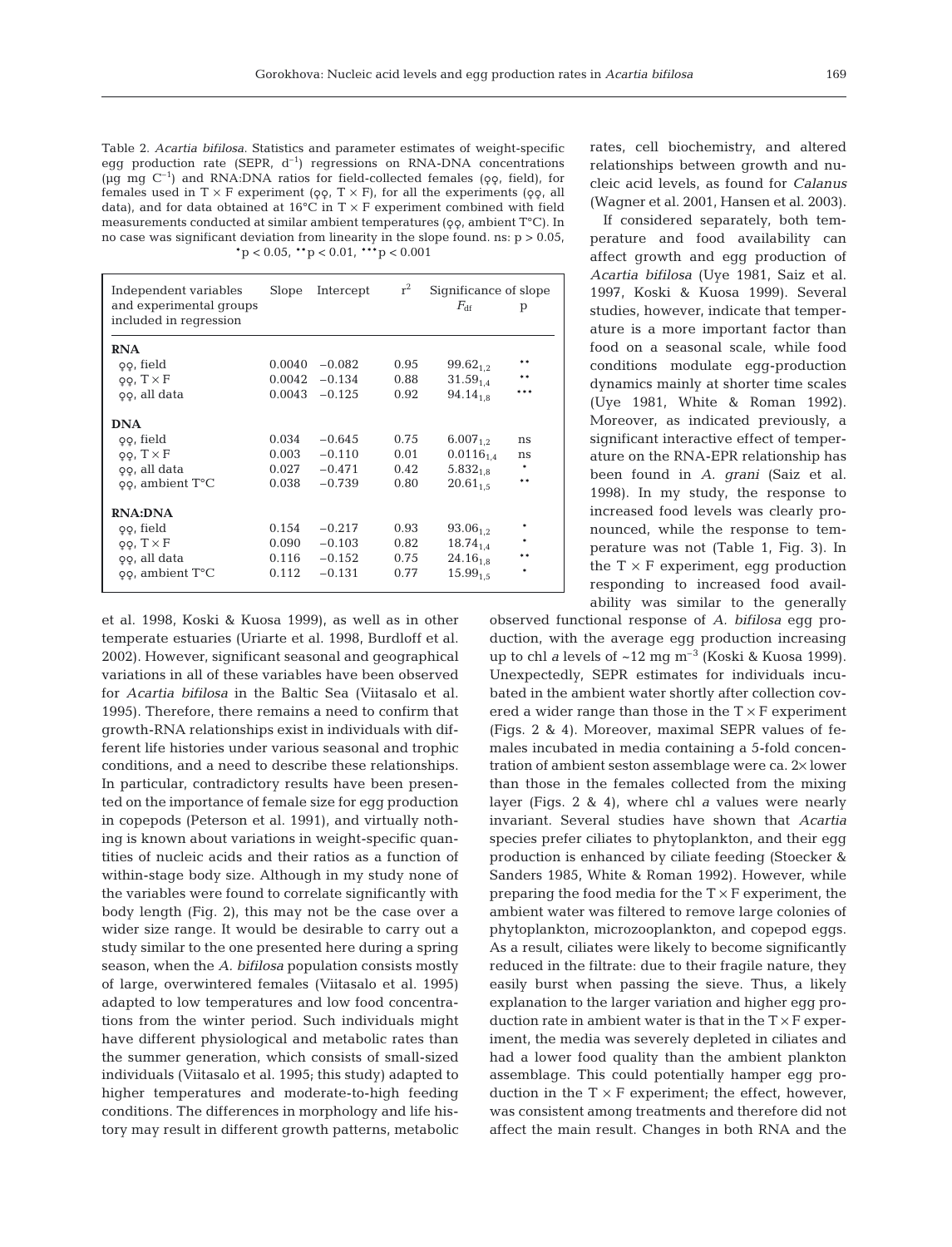

Fig. 4. *Acartia bifilosa*. Regressions between weight-specific egg production (SEPR,  $d^{-1}$ ) and (A) RNA and (B) DNA concentration ( $\mu$ g mg C<sup>-1</sup>), and (C) RNA:DNA ratios from fieldcollected females (closed symbols) and those from the  $T \times F$ experiment (open symbols). Each data point is a mean ± SD of 3 to 5 replicates (see 'Materials and methods'). Solid lines are least-squares regressions; dotted lines show respective confidence intervals

RNA:DNA ratio were significantly correlated with changes in EPR and SEPR (Fig. 2, Table 2), and followed the same pattern. However, while both egg production rates and RNA-based indices in *A. bifilosa* strongly responded to variations in food abundance, they were virtually temperature-independent (Table 1) — at least during this time and in this area. This is in agreement with the results of Koski & Kuosa (1999), who found no significant differences in egg production rate in the 7 to 18°C range in *A. bifilosa* from the summer populations in the Gulf of Finland. It has also been suggested that the temperature optimum for this species in the Baltic spans the 6 to 16°C interval (Sidrevics 1980), indicating a high physiological plasticity. Furthermore, the lack of temperature-dependence is not unexpected, considering vertical distribution of the *A. bifilosa* population and the temperature conditions during the study period. According to our survey of vertical distribution of plankton during the cruise, up to 65% of older copepodites and adults stayed near the thermocline, where temperatures were around 10°C, while the remaining part of the population occurred mostly in the upper waters with temperatures between 13 and 16°C (author's pers. obs.). Nevertheless, while the use of RNA-growth regression without a temperature variable is an empirical convenience, it may not hold over a wider temperature range; precise temperature functions would require more extensive experimental data.

Despite egg production not being directly related to temperature, there appears to be a change in growth response with temperature on a cellular level, as indicated by the DNA response. Copepods are known to exhibit determinate cell numbers (McLaren & Marcogliese 1983); therefore, all adult females of the same species have a similar number of somatic cells after the last moult, regardless of their body size. Hence, given the facts that: (1) individual DNA content varied 1.3-fold between the analyzed females, (2) DNA concentrations correlated with growth rates (Fig. 4B), and (3) a combination of 16°C and the high food level in the  $T \times F$  experiment resulted in a significantly higher DNA concentration in female bodies (Fig. 3B), the assumption of the invariant cellular DNA content in *Acartia bifilosa*, which is an important part of the rationale for using RNA:DNA ratio for growth assessment, has failed.

The intra-population and intra-individual variations in nuclear DNA content have been described for many plant and animal taxa (see review by Gregory & Hebert 1999), including several calanoid species (McLaren et al. 1989, Escribano 1992). The DNA content of cells within an individual organism is believed to be manipulated in 2 ways. The first involves endopolyploidy and expansion of DNA in somatic cells; this process is especially common among arthropods (Lecher et al. 1995). The average proportion of polyploid nuclei in, for example, adult *Daphnia pulex*, was found to be as high as 27% (Korpelainen et al. 1997), or even close to 50%, with ploidy levels varying among tissues from 2 to 2048 (Beaton & Herbert 1999). Moreover, ploidy levels were affected by growth rate and age, with adults expressing more extensive polyploidy than juveniles (Beaton & Herbert 1999). The second form of intra-individual DNA content modulation is chromatin diminution, when large amounts of DNA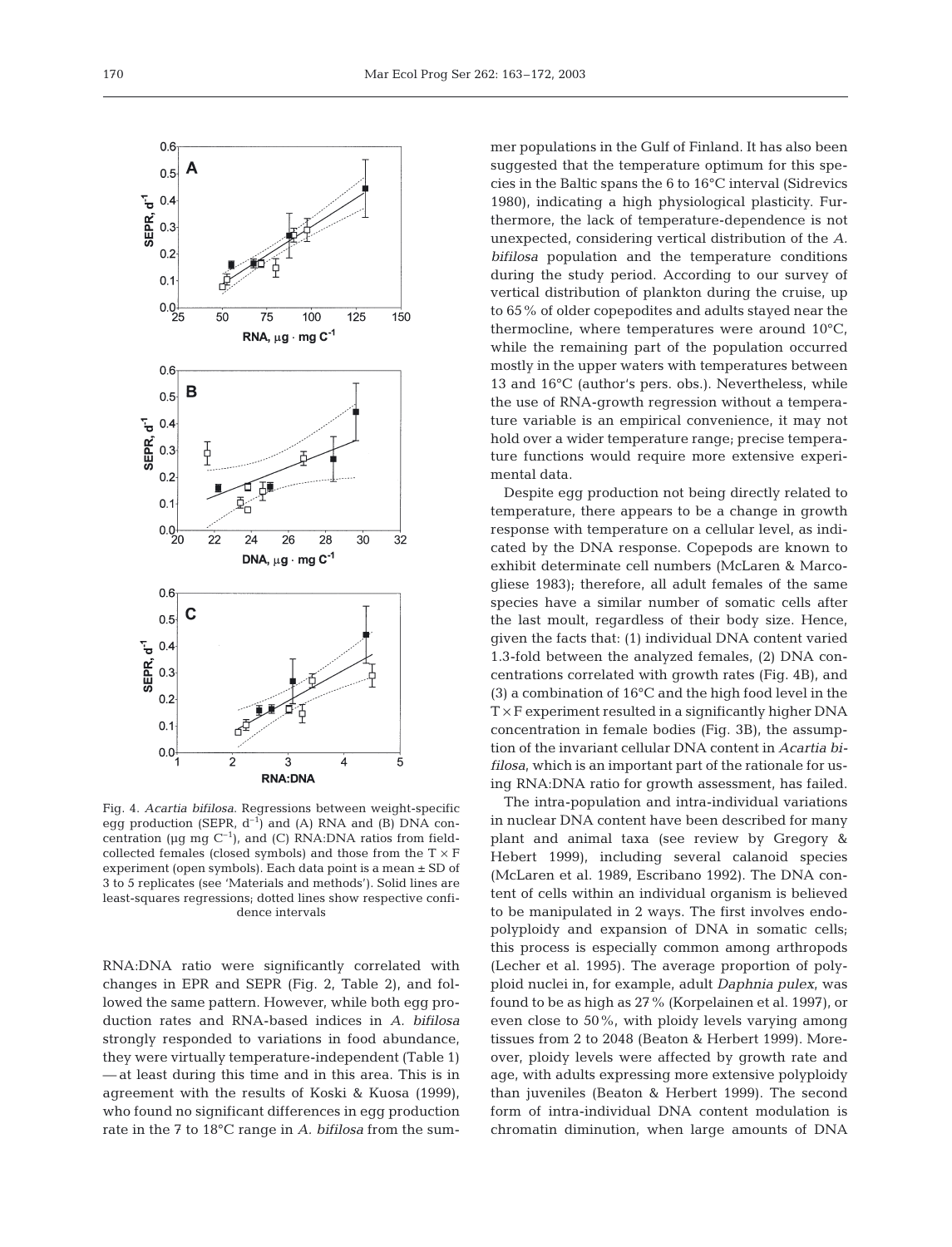present in the zygote are deleted from early somatic cell lines (but not germline cells), resulting in gametic genomes that are substantially larger than expected from the somatic cell genome size (Gregory & Hebert 1999). The chromatin diminution has been described for several species of copepods, and mature females and males showed many gonadal nuclei with elevated amounts of DNA, suggesting that cycles of DNA endoreduplication may occur in germ cells during gametogenesis (Wyngaard & Rasch 2000). Genome size modulations may also result from the coordinate replication of some repetitive elements in the genome, in particular, those responsible for rRNA transcription and, therefore, potentially be related to protein synthesis and growth rates (White & McLaren 2000, Gorokhova et al. 2002). Standiford (1988) suggested that during oogenesis in the copepod *Acanthocyclops*, when demand for rRNA is high, oocyte contains a large amount of extra rDNA sequences supplying all the rRNA needed by the embryo. Once oogenesis is complete, the extra rDNA sequences are then diminuted. Therefore, actively reproducing females are likely to have higher DNA levels. Indeed, recent studies have shown that in *Calanus*, ovarian cells undergoing oogenesis alter RNA:DNA ratios (Biegala et al. 1999). Thus, there are several possible explanations, none of them exclusive of one another, to account for the observed correlation between DNA concentration and growth rate in *Acartia bifilosa* (Table 2, Fig. 4B). However, regardless of the cause, the variable nuclear DNA content implies that for predicting growth rates, the RNA index is likely to be more reliable when the concentration is expressed per biomass unit rather than as RNA:DNA ratios. I found RNA concentration per carbon weight to have a higher predictive value than the RNA:DNA ratio, even when the regression SEPR-RNA:DNA was restricted to data obtained at similar temperatures (Table 2, Fig. 4). These findings agree with earlier studies that have shown RNA concentration per biomass unit to be a more sensitive indicator of nutritional condition than RNA:DNA ratios in lobsters (Parslow-Williams et al. 2001), shrimps (Moss 1994a,b), and fish (Ferguson & Danzmann 1990).

One of the criticisms of using RNA-based indices as measures of growth rate has been that they may appear to correlate with growth rates purely as a function of ontogenetic change. It was suggested that a true test should include correlation analysis of nucleic acids and growth rates in individuals of the same size and/or developmental stage growing at different rates (Runge & Roff 2000). This type of test was conducted in the present study and the results provide further evidence that RNA content does reflect reproductive growth rates in copepods, and may serve as a basis for *in situ* production assessment. Further experiments are, how-

ever, needed (1) to establish similar relationships for juveniles of different developmental stages, as they are likely to be stage-specific (Wagner et al. 2001), and (2) to evaluate variations in growth-related life-history traits and their relationships with nucleic acid concentrations under varying environmental conditions.

*Acknowledgements.* I thank J. Walve, K. Török, and L. Lundgren (Systems Ecology, Stockholm University) for their help in collecting animals, providing chlorophyll and temperature data, conducting experiments and sharing their data on egg production. Thanks are also due to S. Hansson and U. Larsson (Systems Ecology) for their support, and to Prof. U. Lindberg (Cell Biology, Stockholm University) for his kind permission to use laboratory facilities. This study was financially supported by the Swedish Natural Science Research Council and the European Union through MAST/BASYS.

#### LITERATURE CITED

- Adrian R, Hansson S, Sandin B, De Stasio B, Larsson U (1999) Effects of food availability and predation on a marine zooplankton community—a study on copepods in the Baltic Sea. Int Rev Hydrobiol 84:609–626
- Båmsted U, Skjoldal HR (1980) RNA concentration of zooplankton: relationship with size and growth. Limnol Oceanogr 25:304–316
- Beaton MJ, Herbert PDH (1999) Pattern of DNA synthesis and mitotic activity during the intermoult of *Daphnia*. J Exp Zool 268:400–409
- Biegala IC, Harris RP, Bergeron JP (1999) ATCase activity, RNA:DNA ratio, gonad development stage, and egg production in the female copepod *Calanus helgolandicus*. Mar Biol 135:1–10
- Burdloff D, Gasparini S, Villate F, Uriarte I, Cotano U, Sautour B, Etcheber H (2002) Egg production of the copepod *Acartia bifilosa* in two contrasting European estuaries in relation to seston composition. J Exp Mar Biol Ecol 274:1–17
- Dagg MJ, Littlepage JL (1972) Relationship between growth rate and RNA, DNA, protein and dry weight in *Artemia salina* and *Euchaeta elongata*. Mar Biol 17:162–170
- Elser J, Sterner R, Gorokhova E, Fagan W and 6 others (2000) Biological stoichiometry from genes to ecosystems. Ecol Lett 3:540–550
- Escribano R, McLaren IA, Klein Breteler WC (1992) Innate and acquired variation in nuclear DNA contents of marine copepods. Genome 35:602–610
- Ferguson M, Danzmann RG (1990) RNA:DNA ratios in white muscle as estimates of growth in rainbow trout held at different temperatures. Can J Zool 68:1494–1498
- Gorokhova E, Kyle M (2002) Analysis of nucleic acids in *Daphnia*: development of methods and ontogenetic variations in RNA-DNA content. J Plankton Res 24:511–522
- Gorokhova E, Dowling TE, Weider LJ, Crease TJ, Elser JJ (2002) Functional and ecological significance of rDNA IGS variation in a clonal organism under divergent selection for production rate. Proc R Soc Lond B 269:2373–2379
- Gregory TR, Hebert PDN (1999) The modulation of DNA content: proximate causes and ultimate consequences. Genome Res 9:317–324
- Hansen BW, Marker T, Andreassen P, Arashkewich E, Carlotti F, Lindeque P, Tande KS, Wagner M (2003) Differences in life-cycle traits of *Calanus finmarchicus* originating from 60° N and 69° N, when reared in mesocosms at 69° N. Mar Biol 142:877–893